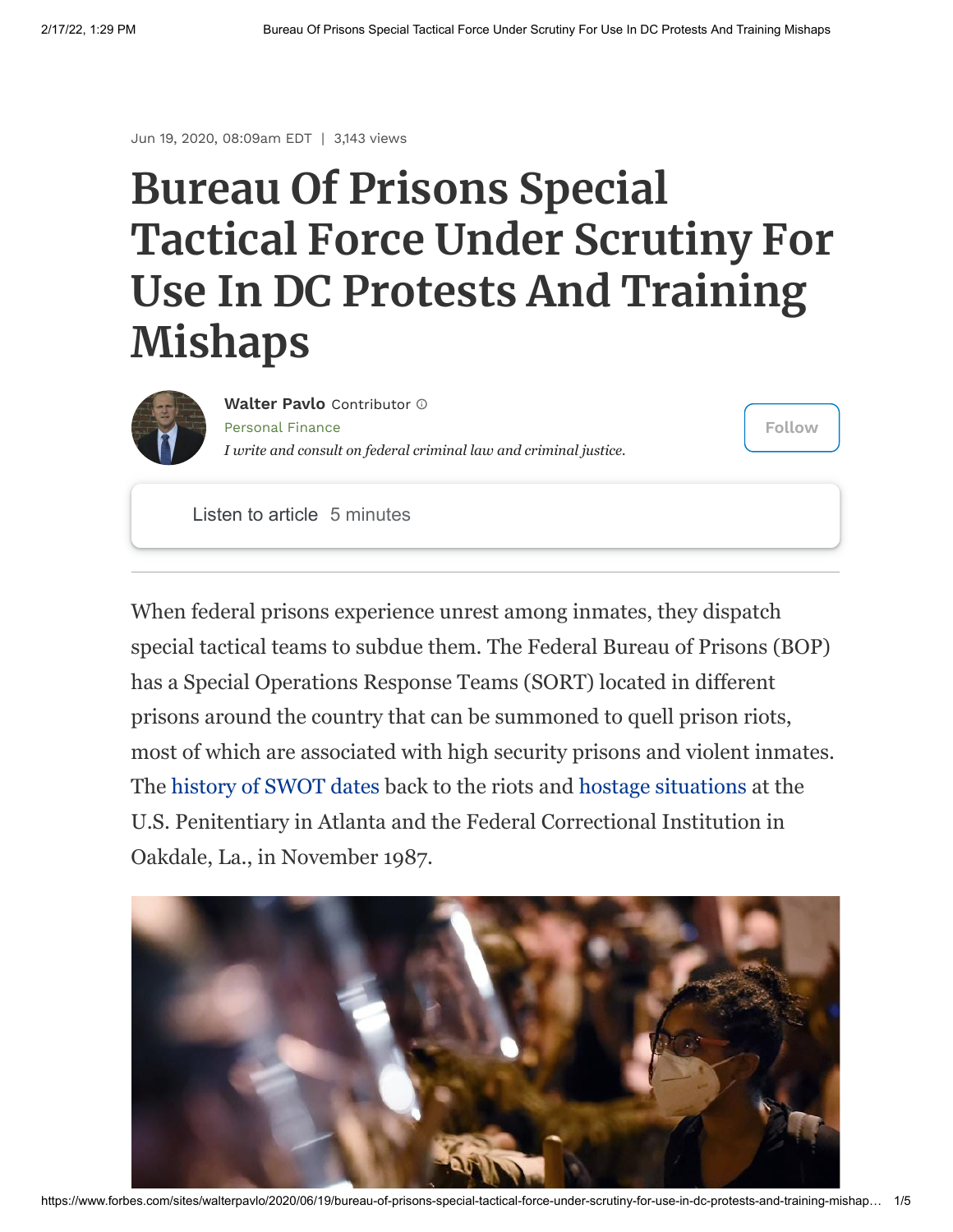

Police face off with demonstrators, minutes before curfew, near the White House to protest the death ... [+] AFP VIA GETTY IMAGES

BOP institutions maintain their own SORTs, which typically consist of 15 team members, led by a commander. Each year, SORT members are required to meet qualification guidelines issued by the BOP's Office of Emergency Preparedness (OEP), and part of that is a physical training exercise where they replicate real-life situations the team may encounter.

SORT operates under a strict criteria of how and when to use force in its actions. According to an [Office Of Inspector General report,](https://assets.documentcloud.org/documents/6951523/SORT.pdf) SWOT, under the authorization of a Lieutenant or higher ranking Correctional Services Official "... must supervise a calculated use of force and use of Oleoresin Capsicum (OC), Chemical agents, Distraction Devices, Specialty Impact Munitions, and Less Than Lethal delivery systems." However, the OIG concluded that the guidelines established by the BOP did not address the appropriateness of the use of force during its own training exercises ... which lead to a few bad incidents.

According to the an [OIG report issued on June 17, 2020](https://assets.documentcloud.org/documents/6951523/SORT.pdf), during a SORT mock exercise, the SORT deployed two "flash bang" type munitions to enter the location of the exercise. One those hit a BOP staff member role player and detonated, causing significant injury requiring surgery and ongoing treatment. The BOP subsequently determined that the particular flash bang deployed during the exercise was not an authorized distraction device munition listed in BOP policy. After the incident, the BOP issued guidance prohibiting the use of this device in future mock exercises.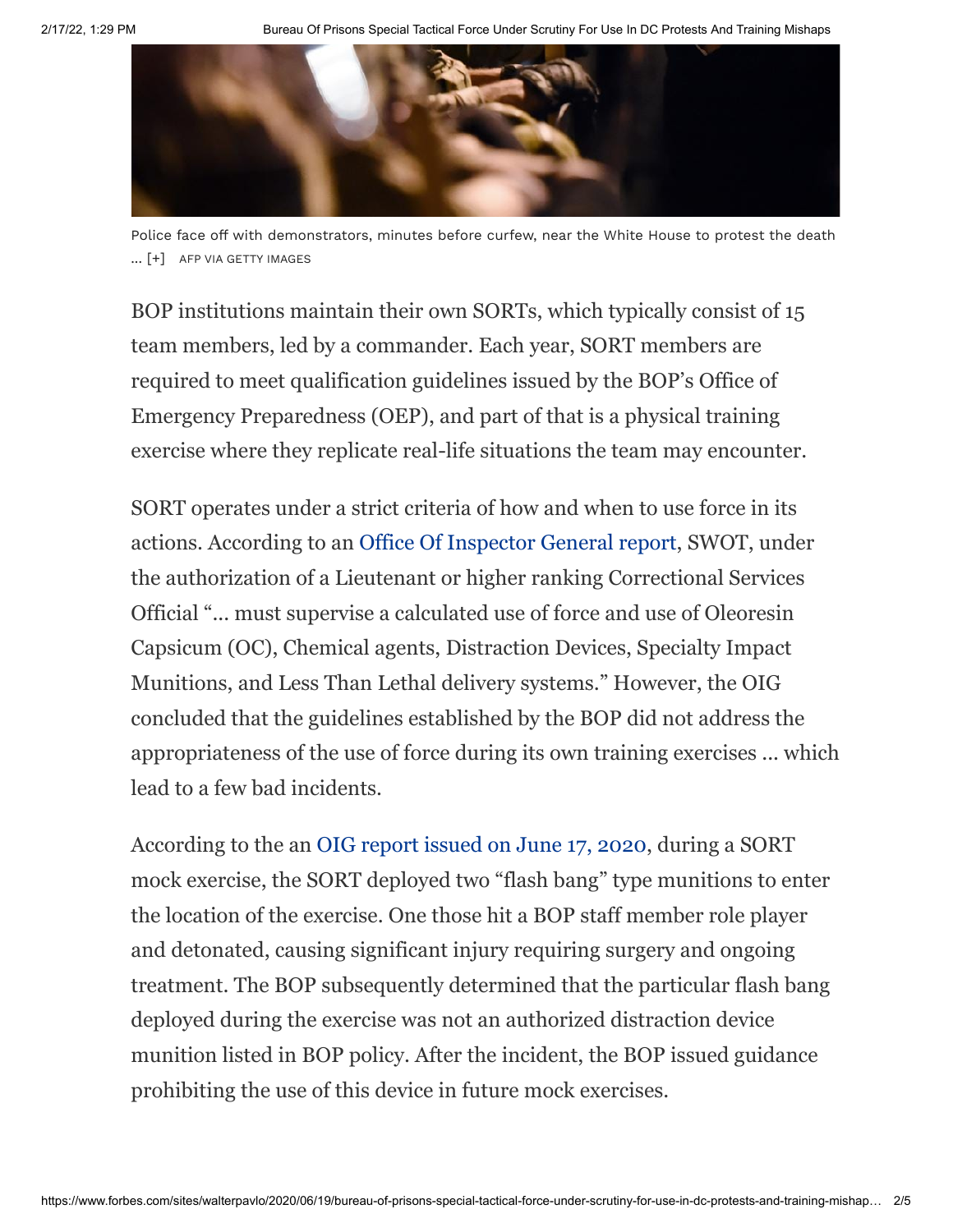In another incident, BOP administrative staff members who were not involved in the mock exercise due to medical conditions that prohibited them from participating, secured themselves in a business office to stay out of the way of the SWOT exercise. However, during the exercise, SORT members beat on the door and started screaming at the BOP staff who had locked themselves in the room to stay away from the tactical exercise. SORT, believing that the situation was part of the exercise, breached the room using a crow bar and then sprayed the unprotected BOP staff with pepper spray, and started shooting stinging paintballs rounds from their automatic weapons. According to OIG's report of the incident, a fight ensued between SORT and the BOP staff who were in the room who finally brought the situation under control by yelling, "We're out of role. We're out of role!"

MORE FOR YOU

## **[How To Get Approved For Student Loan Forgiveness](https://www.forbes.com/sites/zackfriedman/2021/09/23/why-4500-teachers-got-rejected-for-student-loan-forgiveness/)**

**[Student Loan Forgiveness Won't Be Available For Everyone, But This Plan](https://www.forbes.com/sites/zackfriedman/2021/09/27/student-loan-forgiveness-wont-be-available-for-everyone-but-this-plan-is/) Is Available Now**

**[Biden Cancelled \\$1.5 Billion Of Student Debt For Borrowers, But You Can](https://www.forbes.com/sites/zackfriedman/2021/09/18/biden-cancelled-15-billion-of-student-debt-for-borrowers-but-you-can-still-apply-now/) Still Apply Now**

The OIG's conclusion, again this report came out this month, was that, "... the BOP has inadequate policies governing mock exercises." So with that, why not swing SWOT into action on the front lines of the White House?

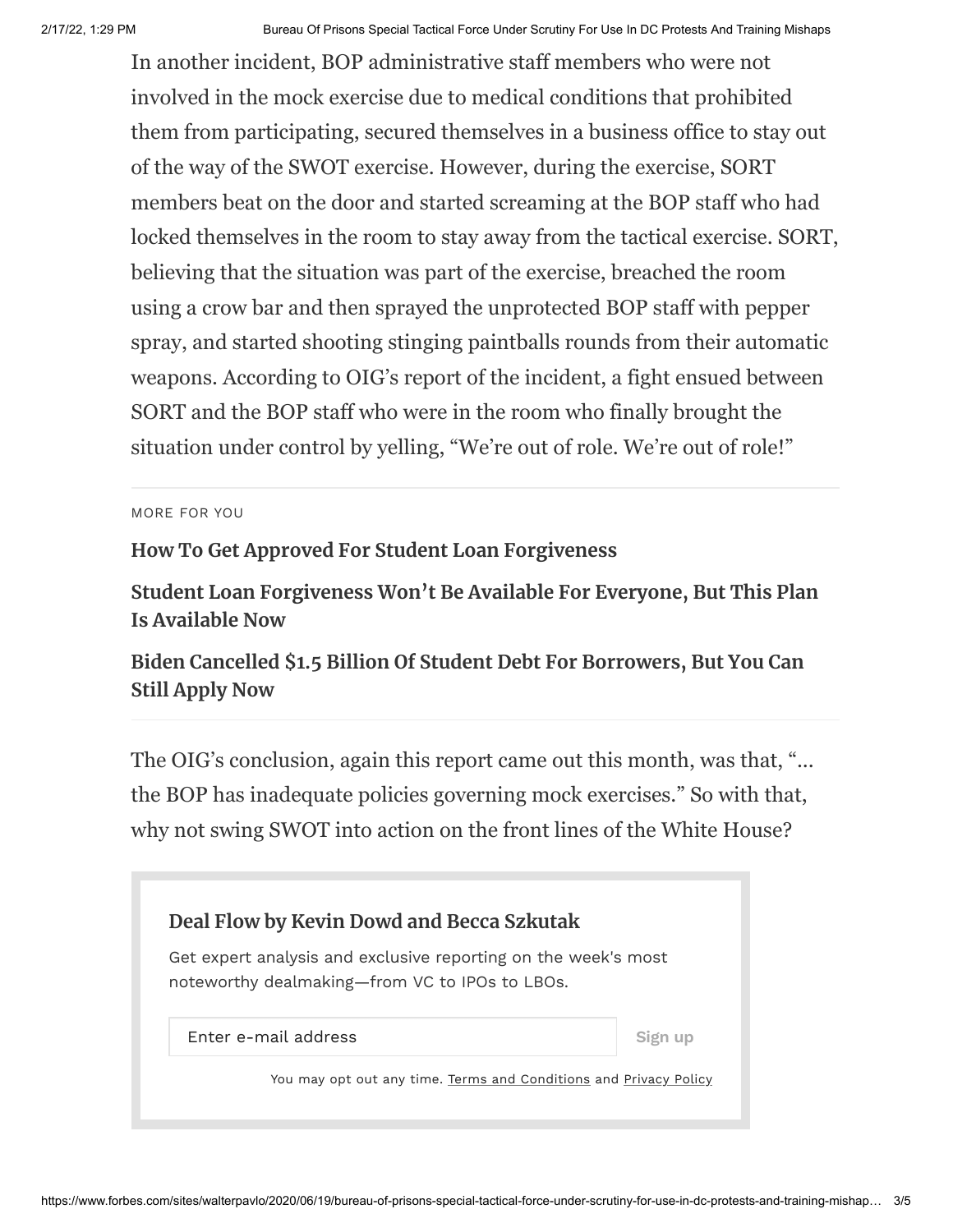On Monday, June 1, Park Police, National Guard and members of the Federal Bureau of Prisons SWOT, surrounded the White House at the [request of U.S. Attorney General William Barr. Because of the nationa](https://www.dallasnews.com/news/investigations/2020/06/05/riot-forces-at-white-house-include-tactical-teams-wearing-insignia-from-texas-federal-prisons/)l unrest associated with the [death of George Floyd,](https://www.nytimes.com/article/george-floyd-who-is.html) the potential for unrest in prisons and the deployment of SWOT away from prison settings, inmates were put on lock down at every federal institution in the country.

**READ [MORE](https://www.forbes.com/sites/jonathanburgos/2022/02/17/malaysian-tycoon-tony-fernandes-airasia-to-launch-air-taxi-service-across-southeast-asia-by-2025/?traffic_source=Connatix) Forbes Money Malaysian Tycoon Tony Fernandes' AirAsia**

Now, Congress wants to have more information on the use of SWOT at the White House and the exposure the tactical team had to thousands who were [protesting outside the White House. In a letter to BOP Director Michael](https://prisonology.com/wp-content/uploads/2020/06/COVID-19-Congress-BOP-LETTER-6-15-20.pdf) Carvajal, Congress asked if members of BOP's SWOT were going to be tested and quarantined as a result of their participation in addressing national protests in both Washington and Miami. The concern comes from notification that members of DC National Guard who responded to the protests had tested positive for COVID-19. The letter specifically stated that, "federal inmates are being disproportionately impacted by COVID-19 and BOP officers appear **not** to have taken recommended precautions to prevent spread of the virus," by not wearing masks and obviously not social